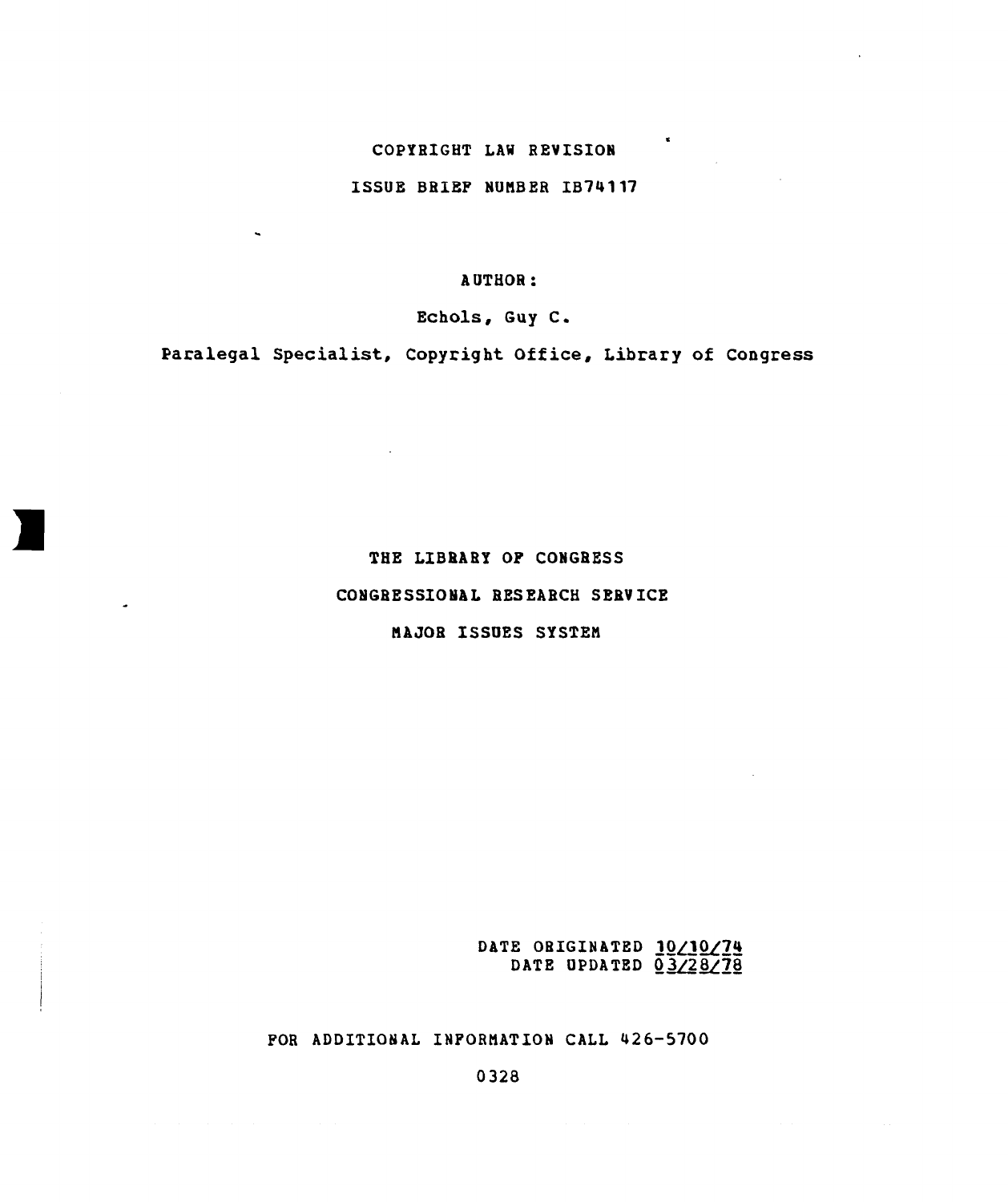# ISSUE DEFINITION

For more than 20 years, Congress has been attempting to modernize the current United States copyright law, enacted in 1909. Recent technological developments such as improved photocopying procedures, increased utilization of computers for storage of information, and publication and the development of cable television have highlighted the increasing inadequacies of the current copyright law. A much-amended general copyright revision bill, S. 22, finally received approval by both Houses during the closing days of the 94th Congress. 'It was signed by President Ford on Oct. 19, 1976, and is to become effective on Jan. 1, 1978. The new law seeks to reconcile conflicting interests of creators, users, and the public, and to devise a modern statute that will encourage creativity while recognizing the interests of the public. On Sept. 26, 1977, President Carter named five commissioners to the Copyright Royalty Tribunal. The nominations were confirmed by the Senate on Oct. 26, 1977, and the Tribunal has already begun to hold a series of background meetings with representatives of the various industries that will be affected by their legislative mandate to review and distribute royalties.

The National Commission on New Technological Users of Copyrighted Works has been granted an extension of seven months in which to file a final report relative to possible legislation for granting copyright protection to new technologies. The new date is July **31,** 1976.

# BACKGROUND **AND** POLICY ANALYSIS

Under the new copyright law, both unpublished and published material will receive statutory copyright protection from the moment of creation. The term of such statutory protection will be the life of the author, plus 50 years.<br>Works made for hire will receive a term of protection of 75 years. Works Works made for hire will receive a term of protection of 75 years. already in their first term of copyright on Jan. 1, 1978, will still have to be renewed, but the renewal will be for 47 years. Works in their second term of copyright on the effective date are to be extended for a period of 75 years from the date the copyright was first secured.

Limited exemptions are provided for the photocopying or recording of<br>vrighted materials by libraries and educators. Guidelines for copyrighted materials by libraries and educators. Guidelines for photocopying in inter-library arrangements have been established by National Commission on New Technological Uses of Copyrighted Works.

Though the U.S. Supreme Court had held in Teleprompter v. Columbia alogue and Suppose Court and Bord in ASASEASBEST ... SEASEASE television systems were not required to pay royalties for transmitting copyrighted programs, the new copyright law provides for the payment of copyright royalties based essentially on the number of distant signals carried. This compulsory licensing system is also extended to some cable systems carrying dexican and Canadian signals in the United States.<br>Conditions also are set forth under the compulsory license whereby certain Conditions also are set forth under the compulsory license cable systems outside tae contiuential United States may be permitted to tape programs for nonsimultaneous transmission.

Performances of copyrighted works by public broadcasting entities are also brought under copyright. However, in the case of public broadcasts of published nondramatic musical works and published pictorial, graphic, and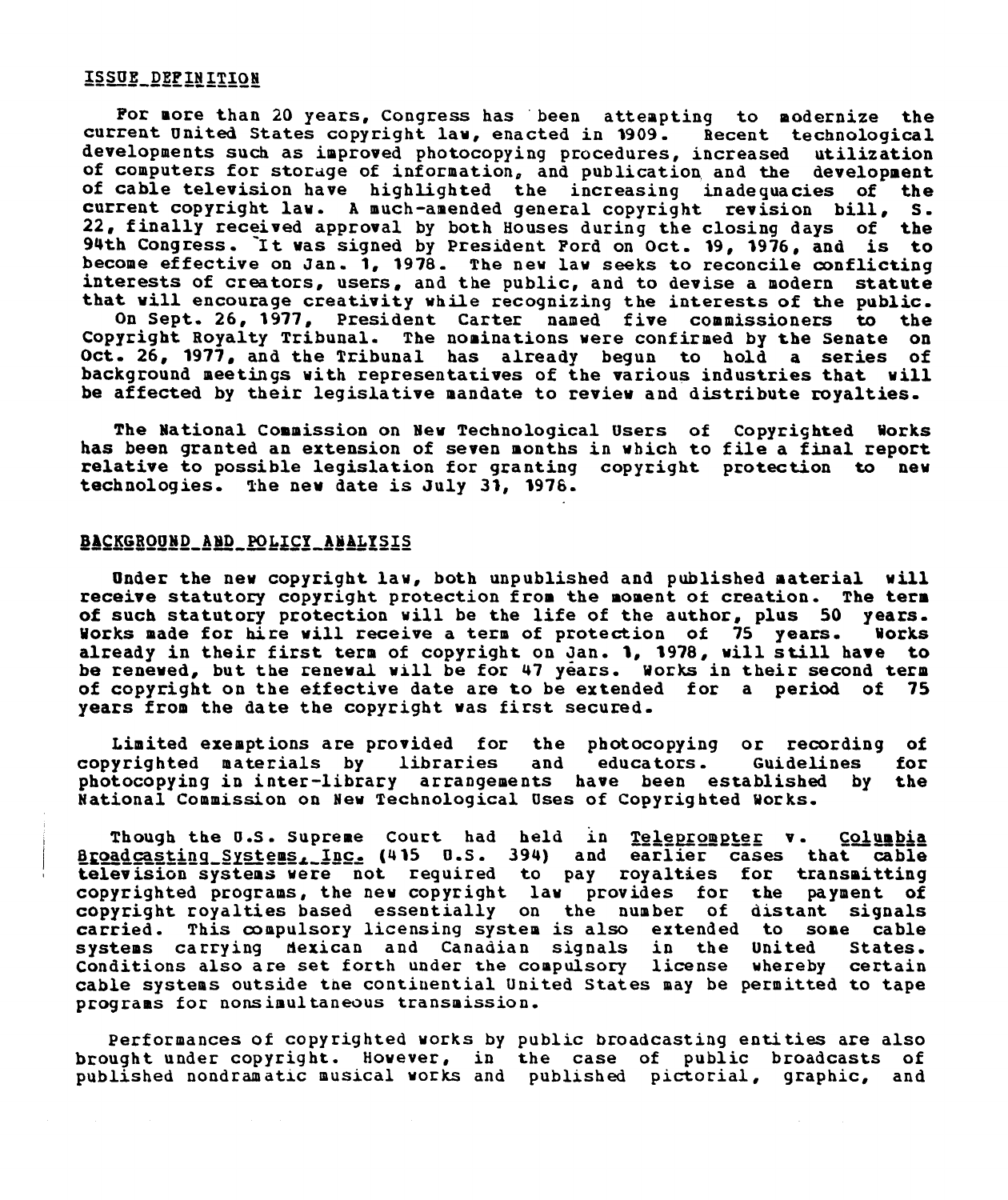sculptural works, a compulsory license mechanism is available if voluntary licenses cannot be negotiated.

The copyright law enacted in 1909 did not require jukebox operators to pay royalties for the performance of music on their coin-operated machines. Under the new copyright law, each operator is required to pay an annual license fee of \$8.00 per box, to be distributed equitably among the copyright proprietors by the newly established Copyright Royalty Tribunal.

Concerning the compulsory license or mechanical royalty on phonograph records first provided for in the 1909 copyright law, the rate was increased from 2 cents per side to 2-3/4 cents per work or 1/2 cent per miniute of playing time, and based on the number of recordings made and distributed.

A Copyright Royalty Tribunal is established for the purpose of reviewing periodically and adjusting the statutory royalty rates provided for under the<br>four compulsory licenses -- mechnical, cable, jukebox and public four compulsory licenses -- mechnical, cable, broadcasting. The five-member tribunal also has jurisdiction over the disputes which may arise from distribution of the royalties collected under the cable and jukebox licenses.

The former "manufacturing clause," which required works by United States citizens to be printed in the United States, has been enlarged to include<br>possible manufacture in Canada. This restriction, however, will be possible manufacture in Canada. This restriction, however, will completely phased out by July **1,** 1982.

Title II, as incorporated in the Senate version of S. 22, would have created a new limited protection for "original" rather than "novel" designs of useful articles. The provisions, however, left unanswered two questions: **(1)** Which Government agency should administer this new design protection? (2) Would typeface designs be protected under the new system? Accordingly, Title II was deleted from the legislation by the House Judiciary Committee with the recommendation that a new bill on the subject be considered during the first session of the next Congress.

The National Technical Information Service, during the hearings on H.R.<br>3 before the House Subcommittee, requested a special 5-year term of 2223 before the House Subcommittee, requested a special 5-year term copyright protection for their publications. Though Government publications are not copyrightable under Sec. 105 of the copyright law, NTIS reported that there was widespread copying of their particular publications in foreign countries. Since they are required by law to be self-sustaining to the fullest extent feasible, they requested copyright protection in order to<br>prevent continued duplication abroad without reimbursement for U.S. prevent continued duplication abroad without reimbursement tax-funded research and technical development. Since the Senate had not had<br>a chance to hold bearings on this matter, the Senate conferees asked that a chance to hold hearings on this matter, the Senate conferees asked that<br>hearings on the problem be scheduled early in the first session of the 95th hearings on the problem be scheduled early in the first session of the Congress.

Legislation designed to provide for the payment of royalties to recording artists and record manufacturers for the commercial use of their recordings<br>by broadcasters and jukebox operators has been an integral part of the by broadcasters and jukebox operators has been an integral part of the<br>copyright revision bills introduced in prior Congresses. In the 94th copyright revision bills introduced in prior Congresses. In the 94th<br>Congress, however, separate bills, S. 1111 (Hugh Scott), H.R. 5345, H.R. Congress, however, separate bills, S. 1111 (Hugh Scott), H.R. 7059, and H.R. 7750 (Danielson), and H.R. 8015 (Mitchell) were introduced. Though a hearing on S. 1111 was held in the Senate in July 1975, no provision for performance royalties was included in the final copyright revision bill. The register of copyrights in Sec. 114(d) is directed, nonetheless, to file a report with Congress on Jan. 3, 1976, containing information on the status of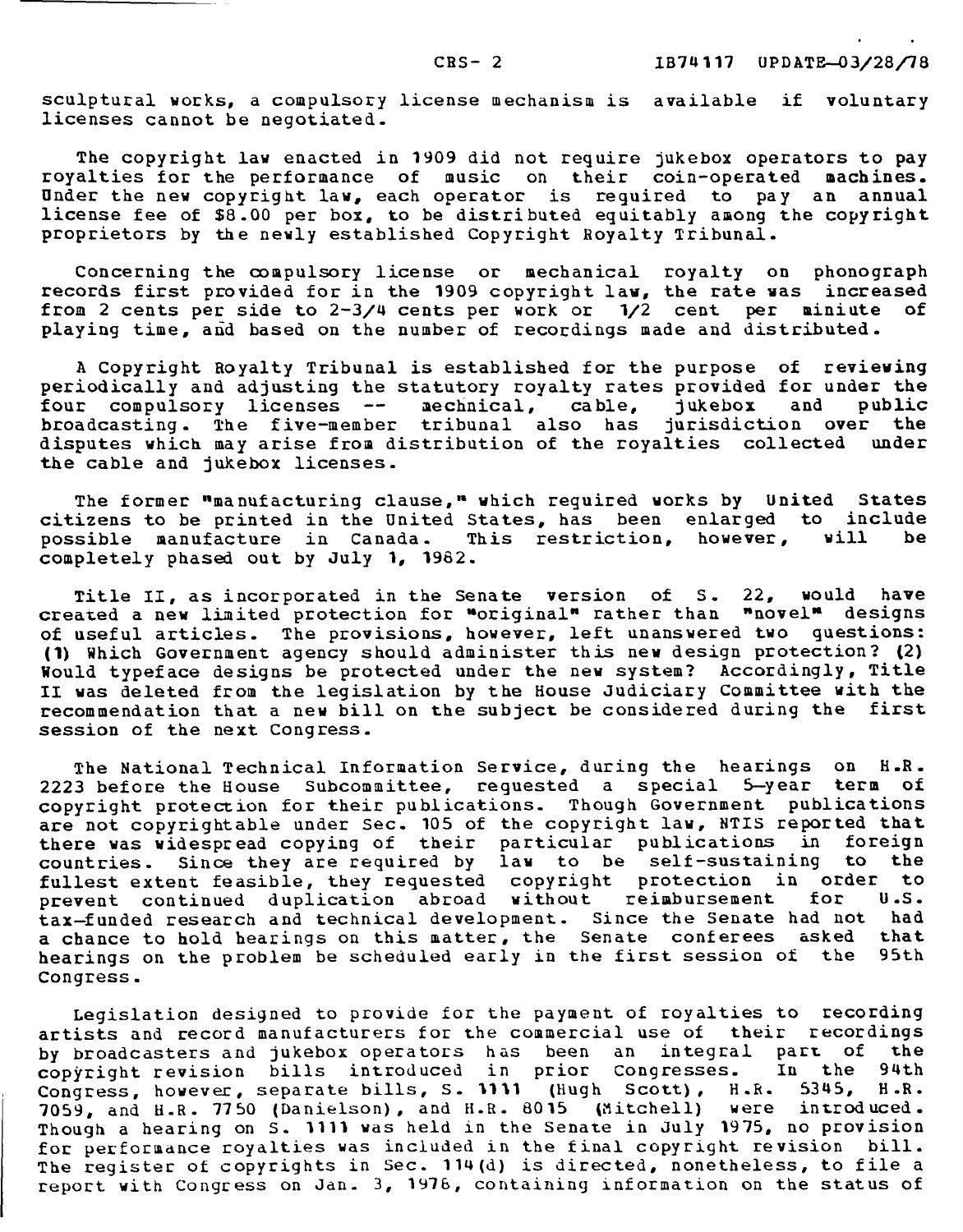such rights in foreign countries, the views of interested persons with regard to the feasibility of providing for a performance royalty and making recommendations for possible amendatory legislation.

Policy questions that have evolved from the current copyright revision legislation are:

**(1)** Should a limited period of protection be given "original" designs of useful articles? If so, what Government agency should be responsible for Should new typeface designs be given such protection?

(2) Should MTIS publications by copyrightable even though they may be Government publications?

**(3)** Should performing artists and sound recording producers be rewarded for their more popular renditions and musical arrangements by receiving a royalty based upon the number of times their recorded rendition is played commercially?

P.L. 94-533 (S. 22) provided for a general revision of the Copyright Law, title 17 of the United States Code. S. 22 passed the Senate, with amendments, on Feb. 19, 1976, by a vote of 97 to 0. Amendments 1353 (Tunney) would have reduced the interval for periodic review of royalty rates by the Copyright Royalty Tribunal from 10 to 7 years. The amendment was defeated by<br>a vote of 28 to 23 on Peb. 16, 1976. Amendment 1383 (Humphrey) would have a vote of  $28$  to  $23$  on Feb. 16, 1976. Amendment 1383 (Humphrey) eliminated the literary, pictorial, graphic or sculptural categories from the compulsory license provisions for public broadcasting organizations contained in Sec. 118. The amendment was modified but tabled by a vote of 61 to 22. Amendment 1395 (Hollings) would have fixed the jukebox royalty at \$8.00 per year, but was defeated. Amendment 1397 (Tunney), reducing the periodic<br>review of royalty rates by the Copyright Royalty Tribunal to 8 years, was review of royalty rates by the Copyright Royalty Tribunal to 8 defeated. Amendment 1402 (Hathaway) to determine copyright liability of certain CATV systems on a computed rather than on a gross annual income base was adopted. The House Committee on the Judiciary reported their version of S. 22 (H.Rept. 94-1476) on Sept. 3, 1976. H.Res. 1550, introduced Sept. 15, S. 22 (H.Rept. 94-1476) on Sept. 3, 1976. H.Res. 1550, introduced Sept. **15,** 1976, by the House Committee on Bules, permitted placing S. 22 on the calendar; it was passed by the House on Sept. 22, 1976, and sent to the conference committee. The conference report was filed Sept. 29, 1976.<br>(H.Rept. 94-1733), and was accepted by both Houses on Sept. 30, 1976. (H.Rept. 94-1733), and was accepted by both Houses on Sept. 30, President Ford signed the bill on Oct. 19, 1976.

#### LEGISLATION

#### P.L. 95-146 (H.B. 4836)

Extends by 7 months the term of the National Commission on New Technological Uses of Copyrighted Works. Also extends the tiae for filing a final report until July 31, 1978. **H.R.** 4836 was introduced Mar. 10, 1977, hearings were held Mar. 17, and it was reported out of the Judiciary Committee on Apr. 6. The bill passed the House on a voice vote April 19; it was reported by the Senate Committee on Oct. 6 and was passed by the Senate on a voice vote Oct. 13. It was signed by the President on Oct. 26, 1977

H.R. 6063 (Danielson)

Amends the General Revision of Copyright Law. Amends section 114 to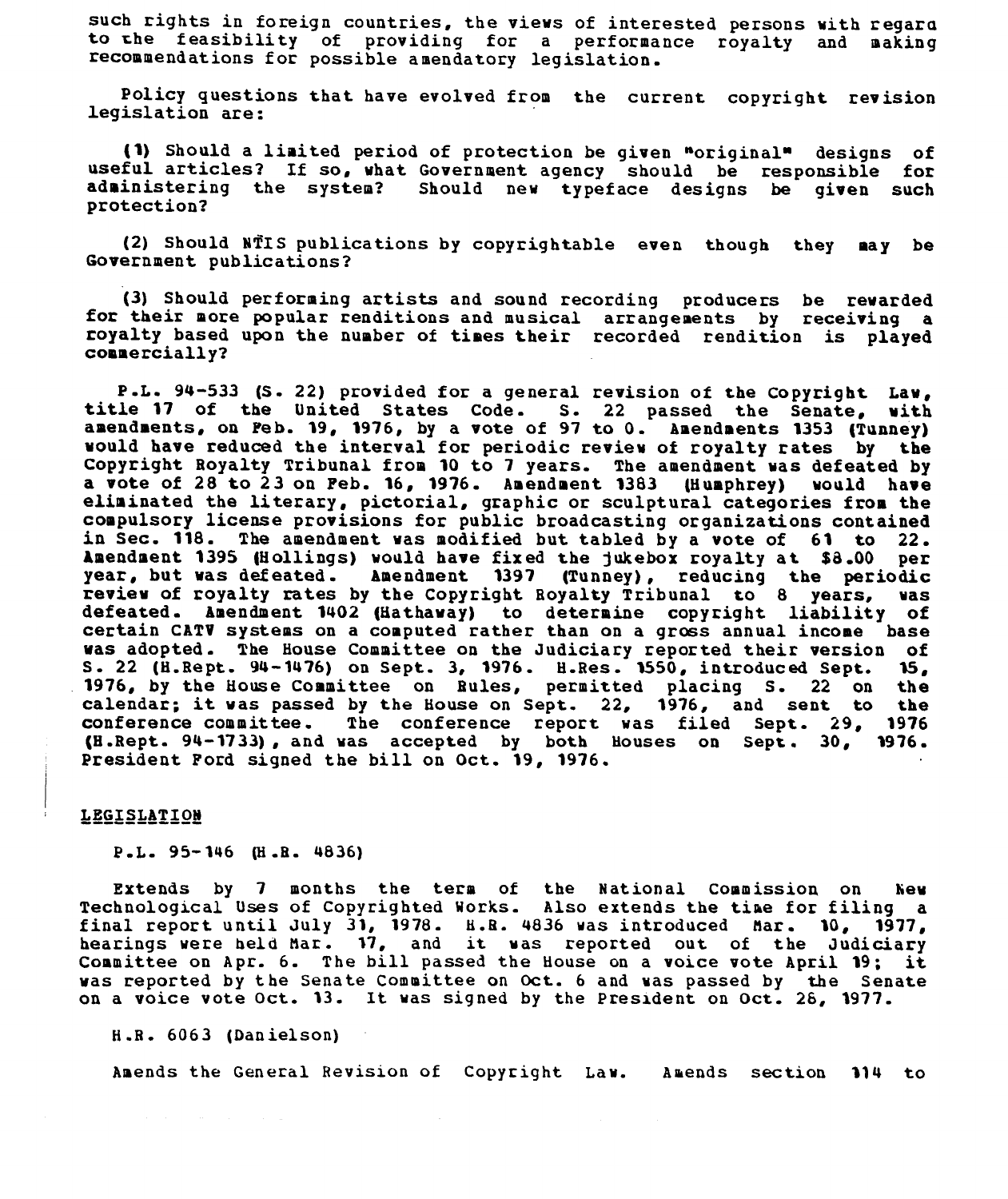provide for a performance right in sound recordings and a schedule ot royalty payments to be paid by radio stations, background music services, and operators of coin-operated music boxes or other commercial users of sound<br>recordings. These non-assignable royalties would be distributed annually by the Register of Copyrights, one-half to the copyright owners and the other half to all performers on the recording on a per capita basis. Controversies over the distribution would be resolved by the Copyright Royalty Tribunal. Introduced Apr. 5, 1977, and referred to the Committee on the Judiciary.

H.R. 8089 (Spellman and Praser)

Amends title 17, O.S.C., relating to copyright, for the purpose of extending certain exemptions, and removing certain limitations, pertaining to<br>the transmission of performances of dramatic literary works designed specifically for blind or other handicapped persons. The amendment would change section 110 of the new copyright law to increase the number of permissible copies of a dramatic literary works where the program was designed for transmission to handicapped persons. Introduced June 29, 1977, and referred to the Committee on the Judiciary.

## HEARINGS

- U.S. Congress. House. Committee on the Judiciary. Subcommittee on Courts, Civil Liberties, and the Administration of Justice. Copyright law revision. Hearings, 94th Congress, 1st session on H.R. 2223. May 7-Dec. 4, 1975. 3 parts. Washington, U.S. Govt. Print. Off., 1976.
- U.S. Congress. Senate. Committee on the Judiciary. Subcommittee on Patents, Trademarks, and Copyrights. Copyright law revision. Hearings, 93d Congress, 1st session, on S. 1361. July 31 and Aug. 1, 1973. Washington, U.S. Govt. Print. Off., 1973. 675 p.
- Performance royalty. Hearings, 94th Congress, 1st session, on S. 1111. July 24, 1975. Was-ington, U.S. Govt. Print. Off. 1975. 93 p.

#### REPORTS AND CONGRESSIONAL DOCUMENTS

- Conference report on S. 22, copyright law revision. Congressional record [daily ed.] v. 122, no. 150-II (Sept. 30, 1976): H12017-8H2018.
- Copyright law revision. Congressional record [daily ed.] v. 122, **no. 19** (Feb. **16, 1976): 51607-S1616;** no. 20 (Feb. **17, 1976): 51755-51758;** no. 22 (Feb. **19, 1976):** S2027-S2065.
- Copyright law revision. Congressional record [daily ed.] v. 122, no. 144 (Sept. 22, 1976): H10672-810911.
- Copyright law revision -- Conference report. Congressional record [daily ed.] v. 122, no. 150 (Sept. 30, 1976): **S17251-S17253,** S17256.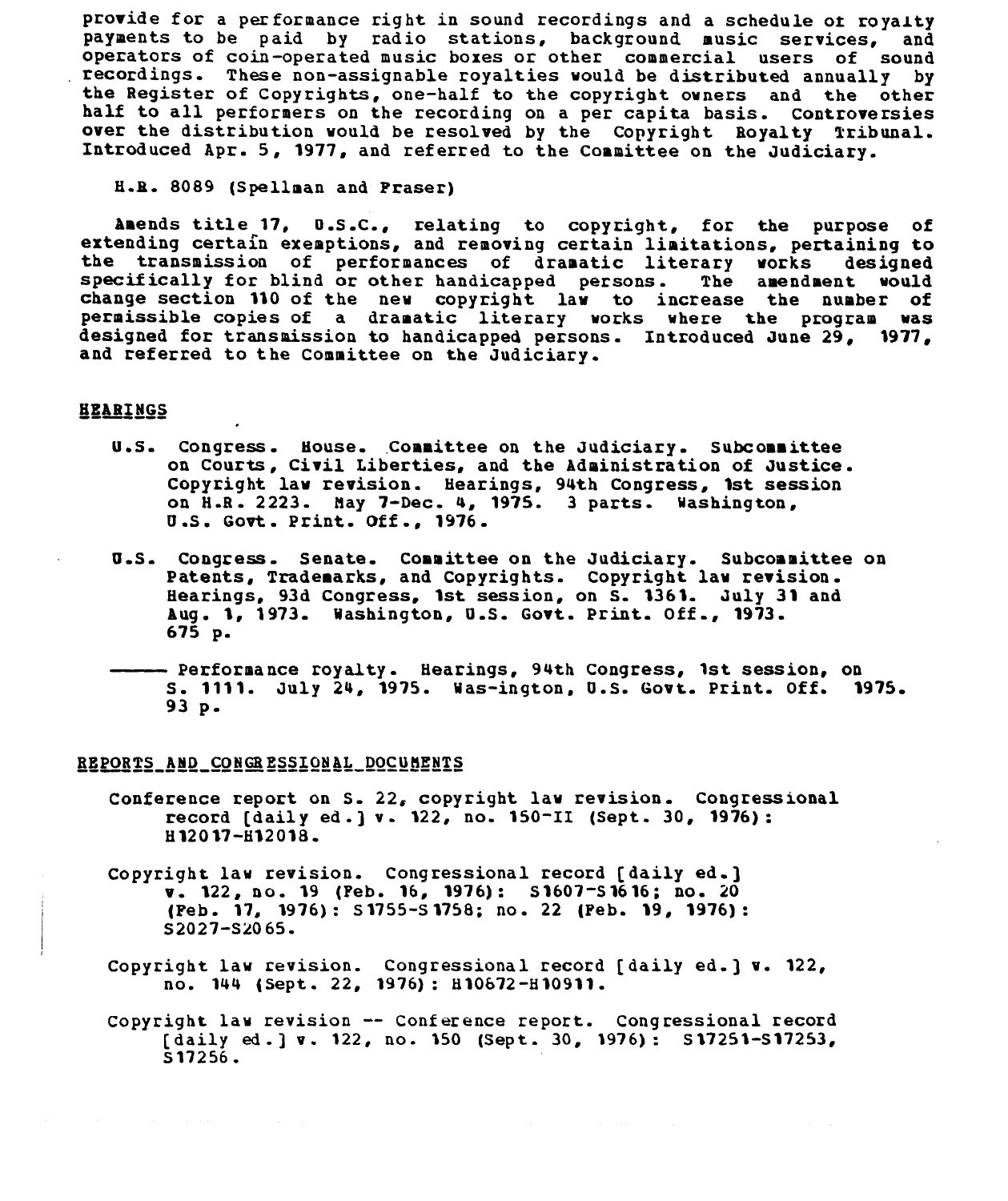- Prey, Louis, Jr. The death of the sports anti-blackout bill. Congressional record [daily ed.] v. 122, no. 151-IV (Oct. 1, 1976): E5596-E5597.
- McDonald, Larry. Sports and the 93d Congress. Congressional record [daily ed.] v. 121, Feb. **27, 1975:** E797.
- Scott, Hugh. Performance rights amendment of 1975. Remarks in the Senate. Congressional record [daily ed.] v. 121, Mar. 7, 1975: S3411.
- **-----** Sports and cable TV. Remarks in the Senate. Congressional record [daily ed.] v. 120, May **16,** 1974: **S8366-S8367.**
- U.S. Congress. House. Committee on Conference. General revision of the copyright law, title 17 of the United States Code. Conference report to accompany S. 22. Washington, D.C. Govt. Print. Off., Sept. 29, 1976. 62 p. (94th Congress, 2d session, H.Hept. no. 94-1733).
- U.S. Congress. House. Committee on Interstate and Poreign Commerce. Subcommittee on Communications. Cable television: promises versus regulatory performance; staff report. Washington, U.S. Govt. Print. Off., **1976.** 110 p. At head of title: 94th Congress, 2d session. Committee print.
- U.S. Congress. House. Committee on the Judiciary. Authorization for CONTO appropriations [including cost estimate and comparison of the Congressional Budget Office]; report to accompany H.R. **11877.** Washington, U.S. Govt. Print. Off., Hay 14, **1976.** 5 p. (94th Congress, 2d session. House. Report no. **94-1137)**
- **-----** Commission on New Technological Uses of Copyrighted Works; report to accompany H.R. 4836. (Includes cost estimate of the Congressional Budget Office.) Washington, U.S. Govt. Print. Off., Apr. 6, **1977.** 4 p. (95th Congress, **1st** session. House. Report no. 95-187)
- **-----** Extending prohibition of piracy of sound recordings. Report together with dissenting views to accompany H.R. 13364. [Washington, U.S. Govt. Print. Off.) 1974. 17 p. (93d Congress, 2d session. House. Report no. 93-1369)
- ----- Copyright law revision. Report together with additional views to accompany S. 22. Washington [U.S. Govt. Print. Off.] Sept. **3, 1976.** 368 p. (94th Congress, 2d session, H. Rept. no. 94-1476)
- U.S. Congress. Senate. Committee on Commerce. Copyright law revision. Report to accompany S. **1361** together with minority and additional views. Washington, U.S. Govt. Print. Off., 1974.<br>82 p. (93d Congress, 1st session. Senate. Report no. 93-10 82 p. **(93d** Congress, **1st** session. Senate. Report no. 93-1035)
- U.S. Congress. Senate. Committee on the Judiciary. Copyright law revision. Report together with additional and minority views to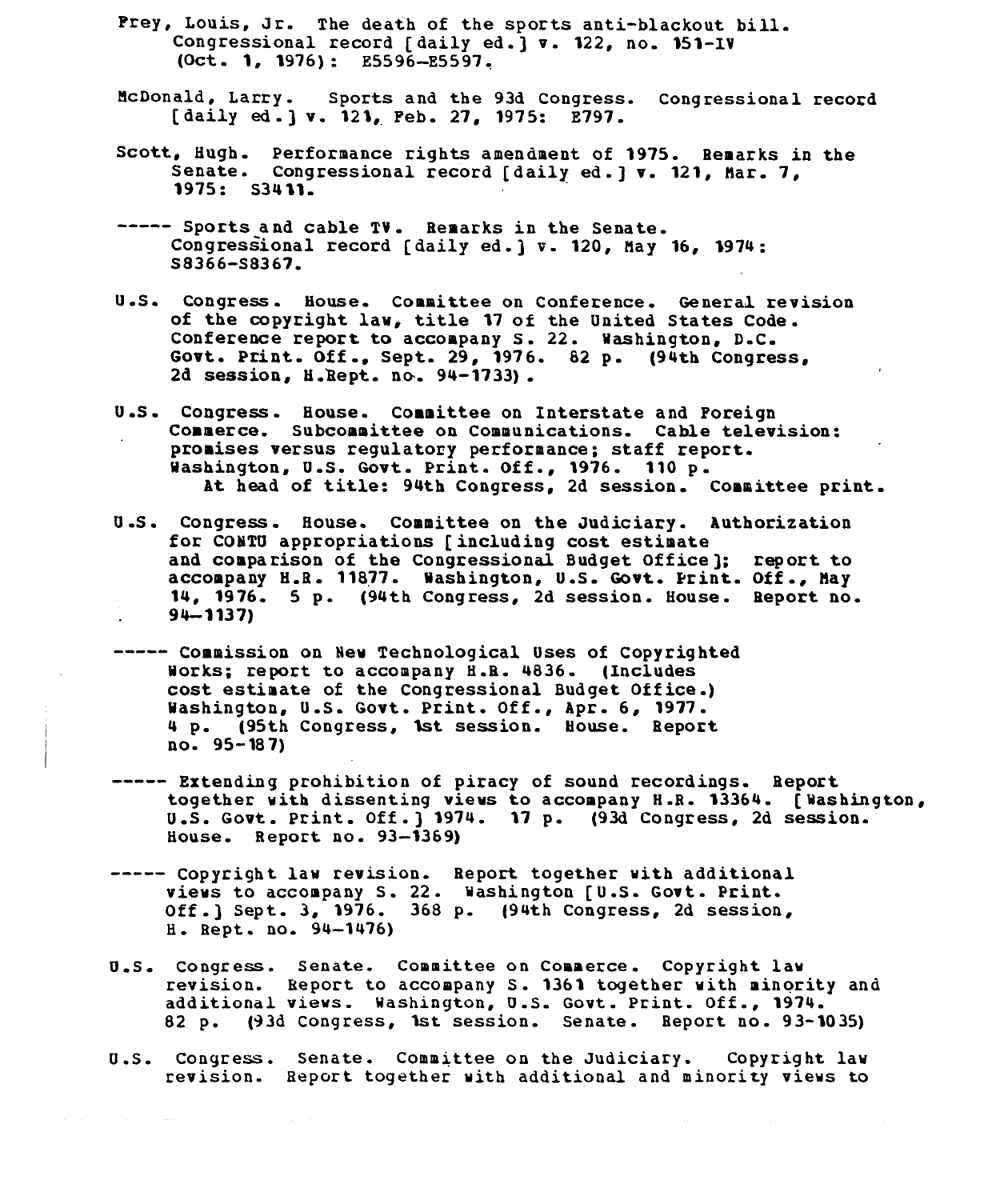accompany S. 1361. Washington, U.S. Govt. Print. urr., **July** J, 1974. 228 p. (93d Congress, 1st session. Senate. Report no. 93-983)

- **-----** Copyright Law Revision. Report together with additional views to accompany S. 22. [Washington, U.S. Govt. Print. Off.] 1975. 169 p. (94th Congress, 1st session. Senate Report no. 94-473).
- **-----** Extending the authorization of appropriations for the National Commission on New Technological Uses of Copyrighted Works; report to accompany S. 3187. Washington, U.S. Govt. Print. Off., May 6, 1976. 2 p. (94th Congress, 2d session, Senate. Report no. 94-798)
- Williams, Harrison A., Jr. Performance royalties: long overdue justice for musical artists. Remarks in the Senate. Congressional record [daily ed.] v. 120, July 18, 1974: S12888.
- Won Pat, Antonio Borja. Introduction of non-contiguous area cable television station legislation. Congressional record [daily ed.] v. 121, Bar. 13, 1975: E1127.

## **OTHER CONGRESSION AL ACTION**

**U/A**

## CHRONOLOGY\_OF\_EVENTS

- 01/11/78 -- Report on performers rights in sound recordings filed with Congress.
- 09/26/77 -- President Carter named five commissioners to the Copyright Royalty Tribunal.
- 10/19/76 -- S. 22 was enacted into law as P.L. 94-553.
- $09/30/76$  The conference report on S. 22 (H.R. 94-1733) was approved by both Houses of Congress.
- 09/22/76 -- The House passed **S.** 22, amended. A conference was scheduled in the House.
- 08/27/76 The House Judiciary Committee favorably voted S. 22, as amended, out of Committee by a vote of **27** to 1.
- 08/06/76 <sup>--</sup> The House Judiciary Committee's Subcommittee on Courts, Civil Liberties, and the Administration of Justice submitted an amendment in the nature of a substitute to S. 22 to the full Committee.
- 02/19/76 -- The Senate passed S. 22, a bill for the general revision of the Copyright Law, title **17,** United States Code, with amendments, by a vote of 97 to 0.

 $10/07/75$   $\sim$  The Senate Committee on the Judiciary ordered S. 22 to be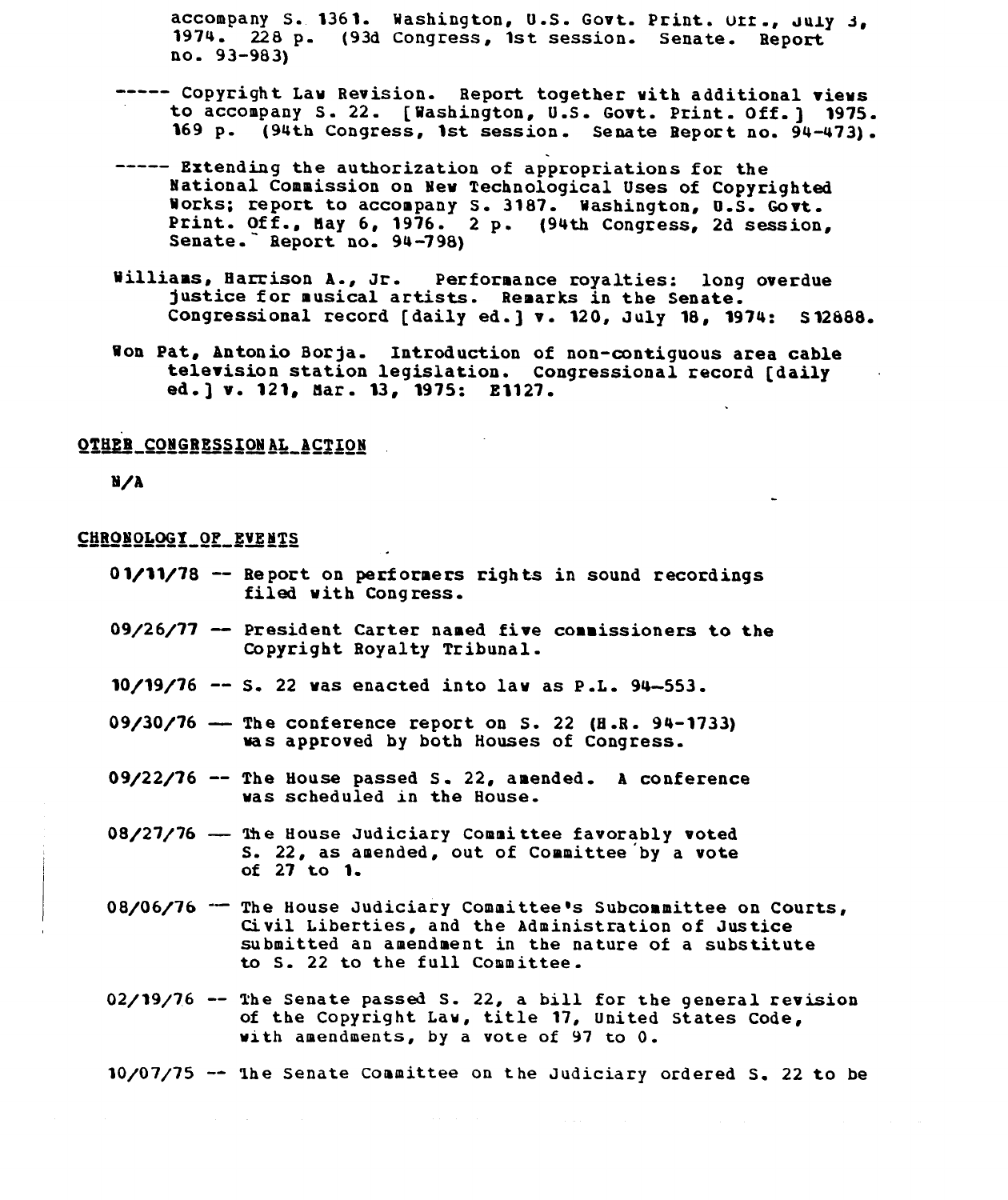favorably reported, with amendments.

- 05/07/75 -- The House Judiciary Committee's Subcommittee on Courts, Civil Liberties, and the Administration of Justice began a series of hearings on H.R. 2223, H.R. 4965, and H.R. 5345. Testimony has been received from representatives of the Library of Congress, the Copyright Office, and the<br>Departments of State, Justice, and Commerce. Some of the Departments of State, Justice, and Commerce. Some of the key issues were identified as being library photocopying, fair use and educational uses in general, performance royalties, computer uses of copyrighted works, copyright liability of CATV and public broadcasting systems, and the role of the Copyright Tribunal.
- **02/25/75**  The O.S. Supreme Court affirmed by an equally divided court the decision of the U.S. Court of Claims in illiams & Wilkins v. United States. Mr. Justice Blackmun took no part in the decision. The Court of Claims had held **by** a 4-3 vote that photocopying **by** the National Institutes of Health and the National Medical Library of articles from scientific journals published **by** Williams & Wilkins constituted "fair **use."**
- 12/31/74 P.L. **93-573** extended a limited copyright in sound recordings indefinitely, increased the criminal penalties for piracy and counterfeiting of sound recordings, extended the duration of copyright protection in cases where the renewal period for copyright would expire prior to Dec. **31, 1976;** and also established a National Commission on New Technological Uses of Copyrighted Works.
- **10/07/74** -- H.R. 13364 was passed **by** the House of Representatives.
- **09/30/74** -- The House Judiciary Committee reported H.R. 13364 out of committee with amendments (H.Rept. **93-1389).**
- **09/09/74** -- The Senate passed **S. 1361** with several amendments. Since it was not expected that the bill would be passed **by** the House before adjournment, another bill, **S. 3976,** was immediately introduced and passed in order to preserve the limited copyright in sound recordings and the renewal copyrights which might expire before Dec. **31, 1976,** to increase the criminal penalties on pirated and counterfeit sound recordings, and to establish a National Commission on Technological Use of Copyrighted Works.
- 07/29/74 **-** The Commerce Committee of the Senate submitted a report on **S. 1361,** with minority and additional views, dealing mostly with the regulation of cable television and performance royalties.
- **07/09/74**  Senator Pastore requested that S. 1361, as amended by the Senate Judiciary Committee on July **3,** be referred to the Senate Commerce Committee for review of provisions concerning radio and television.
- 07/03/74 The Senate Judiciary Committee submitted its report on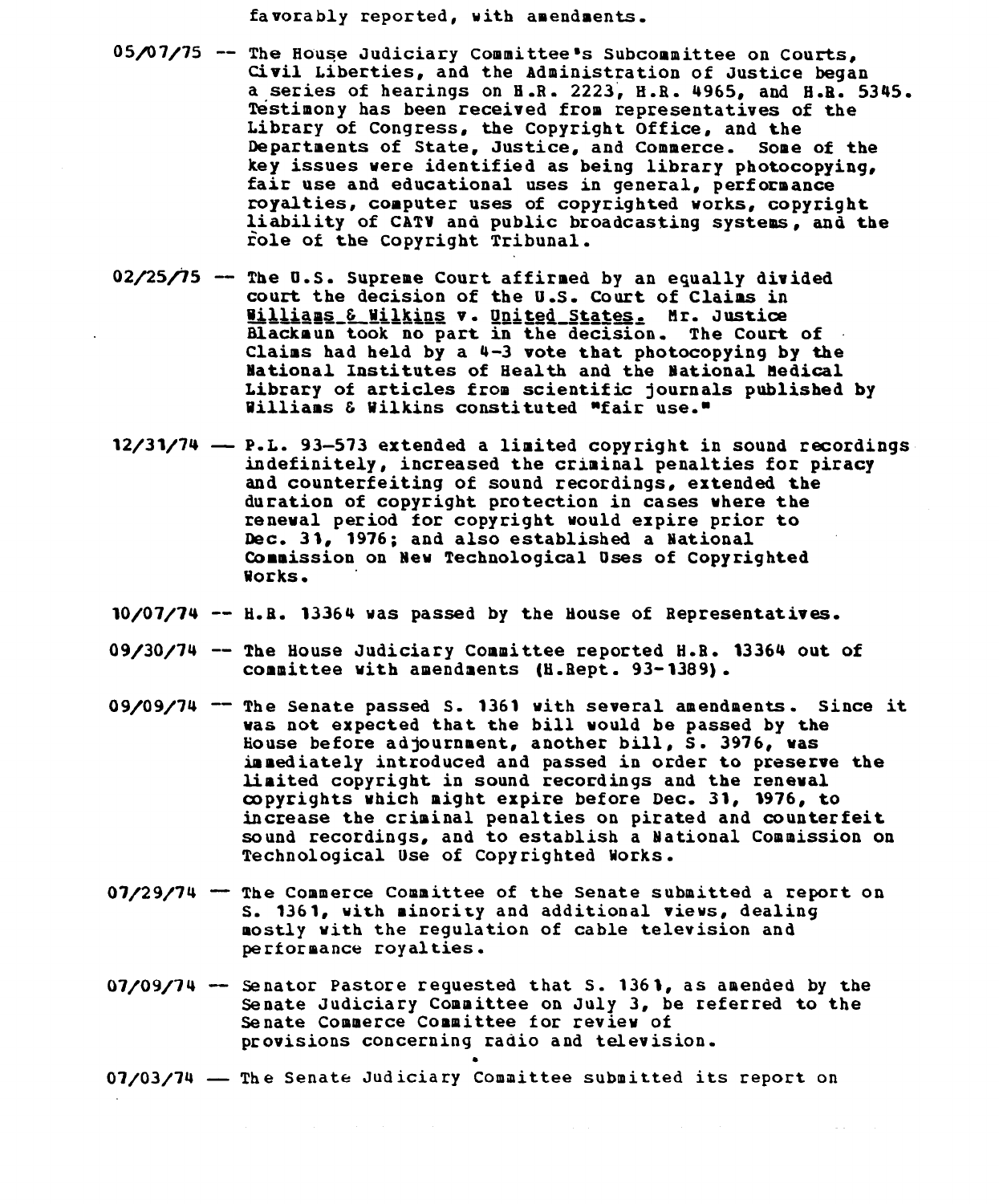S. 1361 with amendments and minority views.

- 03/04/74 The U.S. Supreme Court held in Teleprompter Corp. **v** Columbia Broadcastinq\_ **\_Sste** that a **CATI** systems importation of "distant" signals does not entail copyright infringement liability since **by** extending the range of vievability, **CATV** does not interfere with the copyright owners' means of extracting recompense from advertisers which sponsor the copyrighted programs on television.
- 11/27/73 The U.S. Court of Claims determined in Williams & Wilkins v. United States that where Pederal nonprofit institutions were devoted solely to advancement and dissemination of medical knowledge and normally restricted photocopying to<br>a single copy of a single article of less than 50 pages. the practice constituted "fair use" of copyrighted material and would not be an infringement of the copyright.
- **06/07/72 -- The U.S. Supreme Court reversed the Circuit Court holding<br>in <u>Midwest Video Corp.</u> v. <u>United States</u>.**
- **10/15/71** P.L. 92-140, providing for a limited copyright in sound recordings, was enacted for the purpose of discouraging record and tape piracy.
- **07/04/71 PCC** announced suspension of its mandatory origination rules for cable television.
- **05/13/71 -- A Circuit Court held in <u>didwest Video</u> v. <u>United</u><br>States that the PCC lacked the authority to impose** States that the PCC lacked the authority to impose<br>program origination rules on existing cable television **systems.**
- **01/01/71** The **FCC** rule that cable systems having **3,500** or more subscribers were to originate programs went into effect.
- **08/07/68** The Circuit Court for the 8th District held in **Black**<br>Hills Video Corp. v. Pederal Connunications Connissi that prohibiting duplication **by CATV** systems of copyrighted programs on the same day as the local originating station was not inconsistent with Federal copyright laws, since **CATY** systems did not "perform" but rather carried the programs for the originating stations.
- 06/17/68 -- In <u>Portnightly</u> v. United Artists Corp., the U.S. Supreme Court decided that a CATV system, **by** receiving and transmitting copyrighted motion pictures did not "perform" but rather carried the programs for the originating stations.
- 04/12/67 -- A general copyright revision bill, H.R. 2512, passed the House of Representatives.
- 08/02/66 The Senate Judiciary Committee began hearings on the copyright liability of CATV systems.
- 07/20/64 -- The first general copyright revision bill, S. 3008, was introduced in the Senate.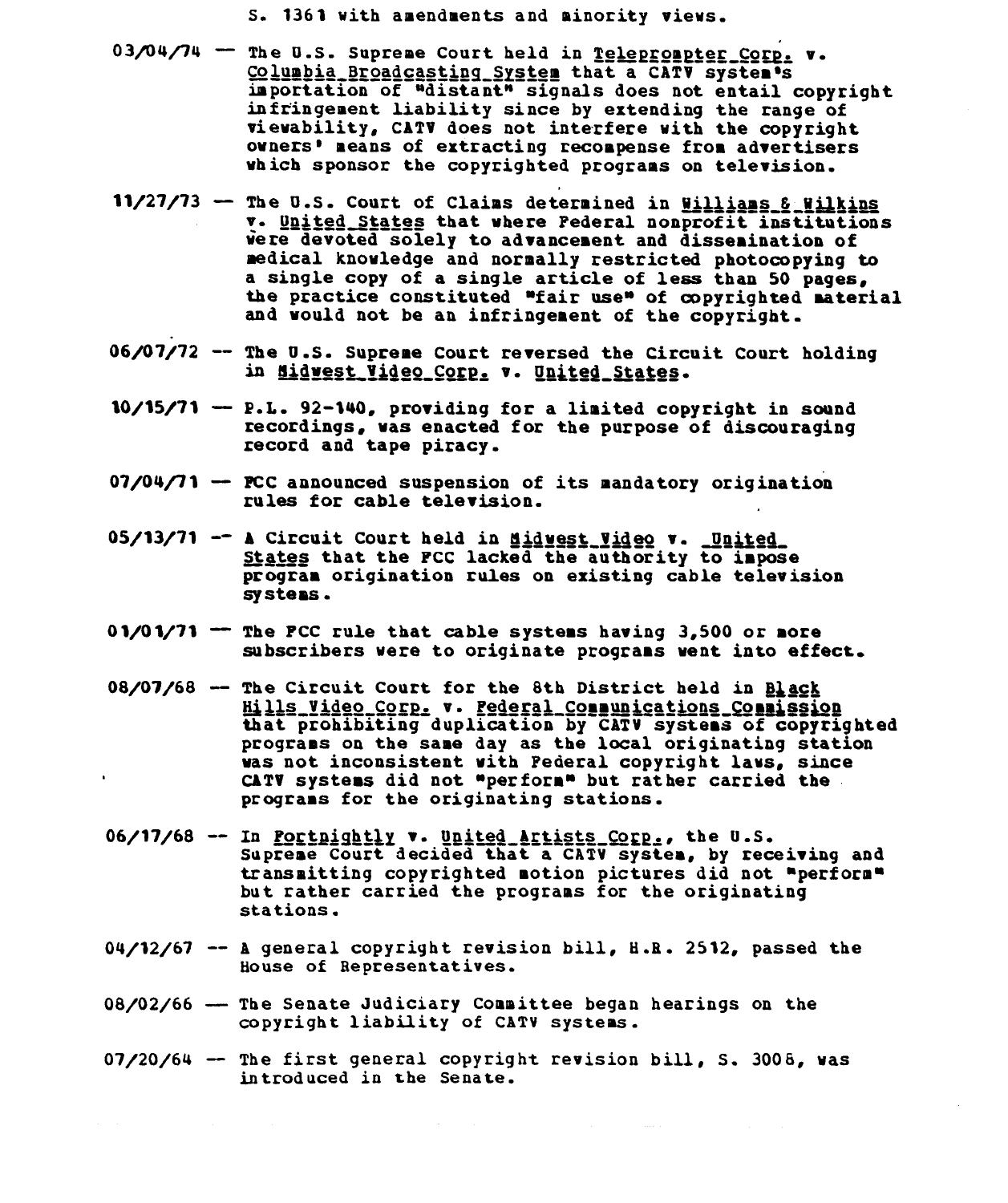- $07/00/61$  -- Register of Copyrights filed a report with Congress making<br>recommendations as to the possible content of a copyright revision bill based upon the studies prepared by the Copyright Office.
- $08/05/55$   $-$  Congress authorized the Copyright Office to prepare studies on possible revision of the current copyright law.

## ADDITIONAL REFERENCE SOURCES

- American Bar'Association. Symposium [on copyright law revision]. Miami, Florida, Aug. 10, 1965. Bulletin of the Copyright Society of the U.S.A., v. 13, no. 1 [October 1965) pp. 1-47.
- American Library Association. The new copyright law: questions teachers and librarians ask. A joint project of American Library Association, National Council of Teachers of English, and National Education Association. Washington, D.C., NEA, 1977. 76 p.
- Association for Educational Communications and Technology. and The National Audio-Visual Association. The guide to copyright: New law, new directions. Washington, D.C. 1977. (Transcript, film strip and cassette).
- Bush, George Pollock, ed. Technology and copyright, annotated bibliography and source materials. Mt. Airy, Md., Lomond Systems **(1972)** 454 p.
- Cambridge Research Institute. Oanibus copyright revision; comparative analysis of the issues. Washington, D.C., American Society for Information Science [ August 1973 ] 280 p.
- Committee to Investigate Copyright Problems Affecting Communication in Science and Education, Inc. The determination of legal facts and economic guideposts with respect to the dissemination of educational information as it is affected by copyright. Washington, Office of Education, Bureau of Research [December 1967] 1 v.
- The Copyright Act of 1976: dealing with the new realities. [Symposium] co-sponsored by the New York Law Journal and the Copyright Society of the U.S.A., under the chairmanship of Alan Latman. New York, Law journal press, 1977. 347 p.
- Copyright symposium. New York Law School law review, v. 22, no. 2 (1976): 193-292; no. 3 (1977): 471-678.
- Fry, Bernard M., Herbert S. White and Elizabeth I. Johnson. Scholarly and research journals; survey of publisher practices and present attitudes on authorized journal article copying and licensing. Bloomington, Inc., Research Center for Library and Information Science, June 30, 1977. 210 p.